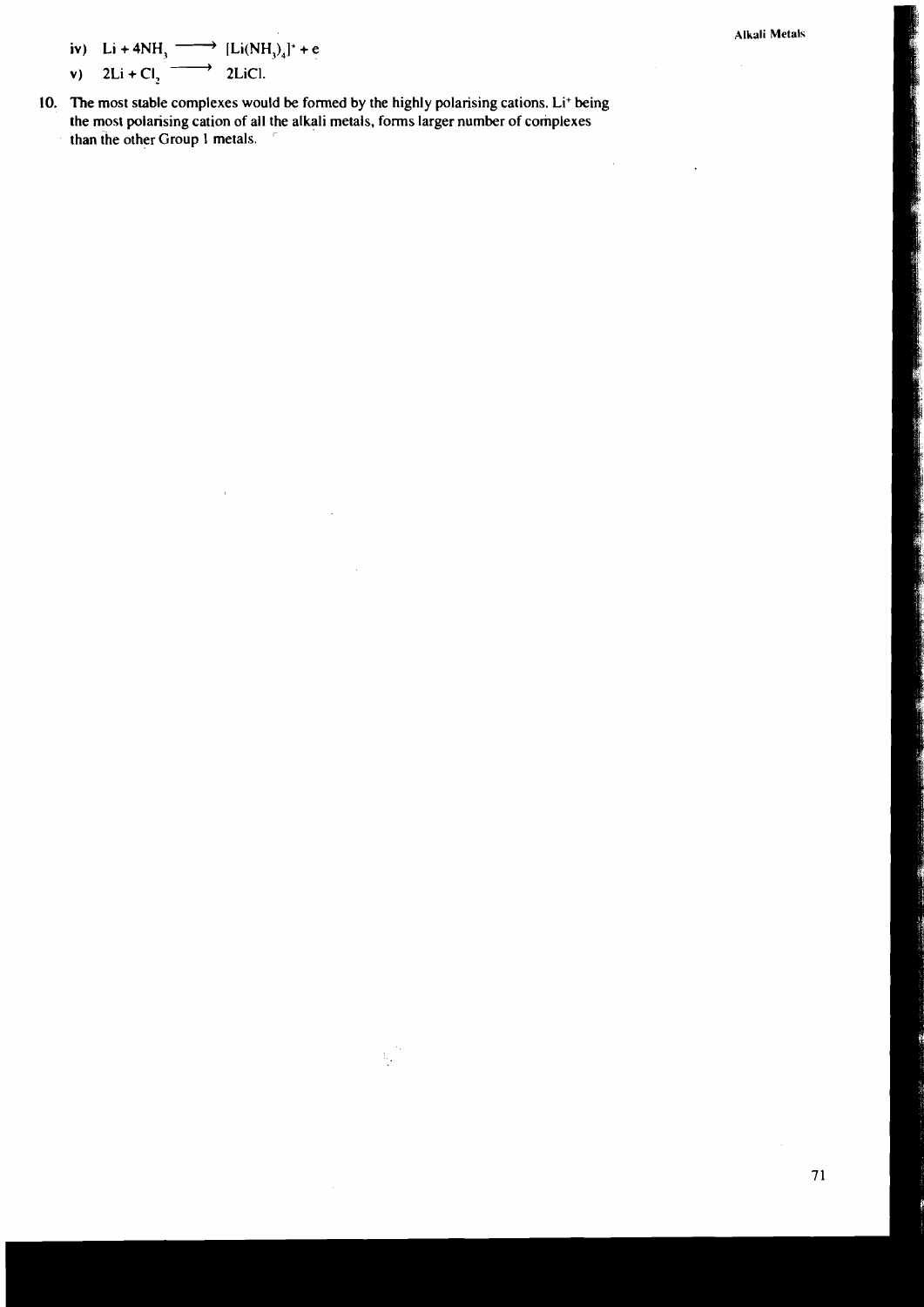**Periodicity and s-Block** 

## Periodicity and s-Block **UNIT 5 ALKALINE EARTH METALS**

### **Structure**

- 5.1 Introduction
	- **Objectives**
- 5.2 Occurrence, Extraction and Uses<br>5.3 General Characteristics
	- 5.3 General Characteristics **Physical Properties Chemical Properties Complexation Behaviour**
- 5.4 Anomalous Nature of Beryllium<br>5.5 Summary
- **Summary**
- 5.6 Terminal Questions
- 5.7 Answers

### **5.1 INTRODUCTION**

In the previous unit, you studied the general characteristics of Group lelements, i.e., alkali metals and their compounds. Group 1 and Group 2 elements belong to the s-block of the periodic table, as they have  $ns<sup>1</sup>$  and  $ns<sup>2</sup>$  outer shell electronic configuration, respectively. s-Block elements are known to be very reactive metals and generally form ionic compounds In this unit you will study the elements of Group 2 consisting of beryllium, magnesium, calcium, strontium, barium and radium. Elements Ca, Sr, Ba and Ra are called alkaline earth metals because their earths (earth is the old name for a mineral oxide) are alkaline'in nature. However, beryllium is not counted as an alkaline earth metal since its earth is not alkaline. Like the Group 1 elements, they show a distinct group relationship in which similarities between the elements are more pronounced than the differences between them. The first member of the group is 'anomalous' (cf. lithiu'm). In this unit, we will study the general characteristics and chemistry of this group of elements.

### **Objectives**

After studying this unit you should be able to:

- $\bullet$  describe the general trend in the properties of the Group 2 elements,
- explain chemistry of the Group 2 elements,
- $\bullet$ correlate the complexation behaviour of these elements, and
- explain why and how beryllium differs from the rest of the members of the group.

### **5.2 OCCURRENCE, EXTRACTION AND USES**

The alkaline earth metals, like alkali metals are very reactive, therefore, do not occur free in nature. All of them are found in the form of their salts. These metals are strong reducing agents and, therefore, it is very difficult to obtain them by chemical reduction methods. All of these find some or the other use in industry. Let us now study their occurrence, extraction and uses in this section.

#### **Occurrence**

Beryllium, the first member of the group is found in small quantities in the silicate mineral, The gem stone, emerald, is beryl, phenacite, Be<sub>2</sub>SiO<sub>4</sub> and beryl, 3BeO.A1<sub>2</sub>O<sub>3</sub>.6SiO<sub>2</sub>. Magnesium (2.76%) and calcium (4.66%) **the green colour bang due to the** are among the eight most abundant elements in the earth's crust. Magnesium (0.13%) is the **presence of chromium.** second most abundant metallic element next only to sodium (chloride) in sea water. It occurs as magnesite,  $MgCO<sub>3</sub>$ ; dolomite,  $MgCa(CO<sub>3</sub>)$ ; kieserite,  $MgSO<sub>4</sub>$ .H<sub>rri</sub>O and camallite, KMgCl<sub>3</sub>.6H<sub>2</sub>O in the earth's crust. Calcium occurs extensively as calcite and lime-stone (CaCO,) in many mountain ranges. Calcium and magnesium are very important biologically too. Calcium is found in the bones of animals and human beings. Magnesium is found in the green pigment, viz., chlorophyll of the plants. Strontium (0.038%) and barium (0.039%) are much less abundant and occur as carbonates and sulphates: These metals are well known because they occur as concentrated ores and are easy to extract. Radium is extremely scarce.  $(10^{-10}\%)$  and it is a radioactive element.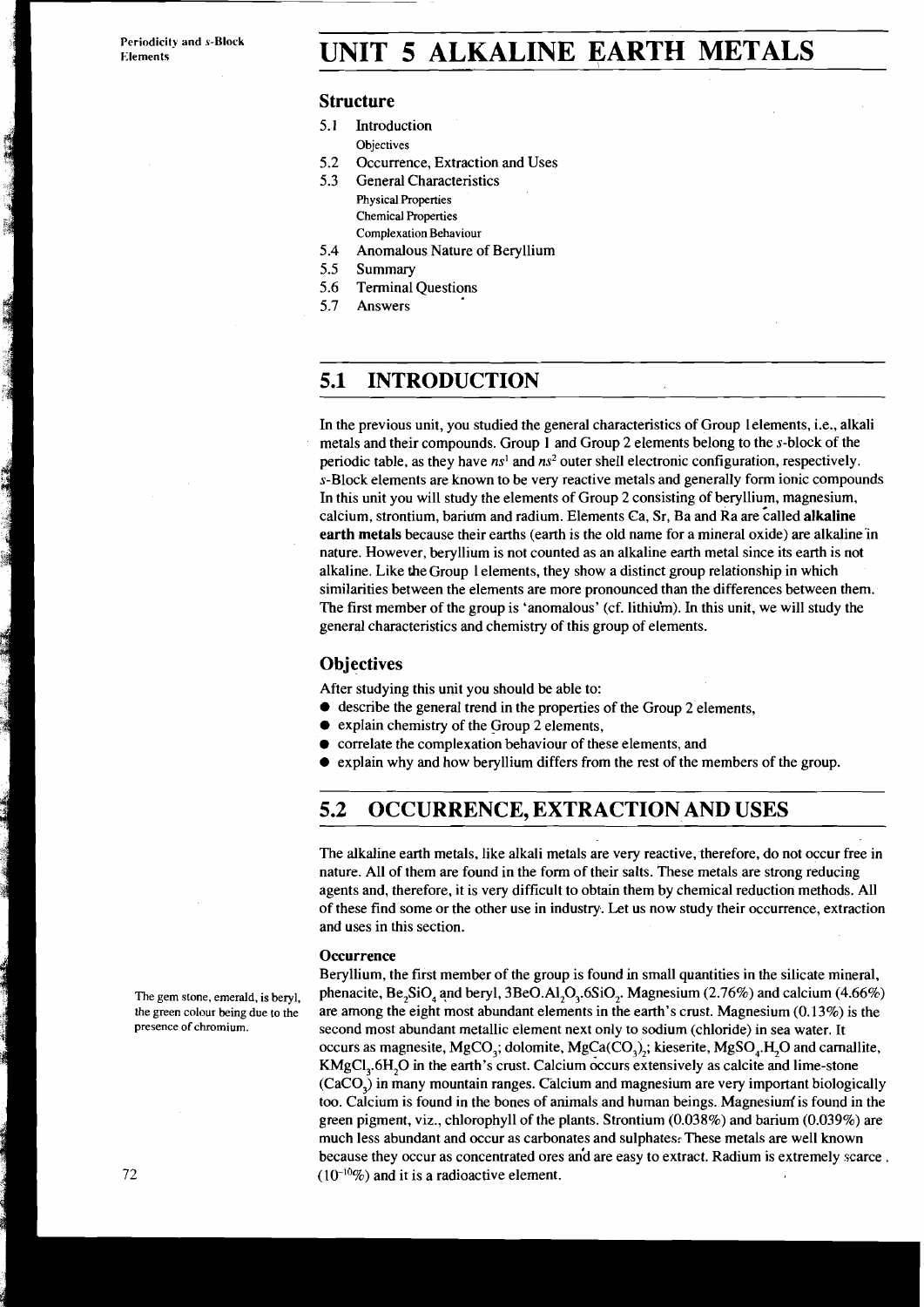These metals are extracted by electrolysis of their fused chlorides, though magnesium has , been manufactured by the carbon reduction of its oxide also. Thus, beryllium is obtained by the electrolysis of molten beryllium chloride. However, sodium chloride must be added to the melt as an electrolyte because BeCl, is covalent and, therefore, is a very poor electrica! conductor. During the electrolysis, the less active metal, Be, is produced at the cathode and Cl, is evolved at the anode. Calcium is extracted from fused calcium chloride using anode of and cathode of iron. Strontium chloride and barium chloride are used for the extraction of strontium and barium, respectively.

#### **Uses**

Beryllium is used for making atomic fuel containers because it absorbs very few neutrons and does not become radioactive. Being transparent to X-rays, it is used as a window material in X-ray apparatus. It has a number of uses as alloys, e.g., when mixed with Cu, Be increases the strength of Cu sixfold. Beryllium alloys are non-sparking, therefore, these are used in making hand tools for use in the petroleum industry. Magnesium, because of its lightness, is used as a construction alloy material, e.g., in aircrafts. For this purpose, it is alloyed with aluminium. Magnesium is used as a reducing agent in the extraction of some metals like titanium and uranium. It forms Grignard reagents, RMgX, which are important organic reagents calcium, stronuum and barium as tree metals do not find extensive uses because they are very reactive. Calcium oxide (quick lime) is a constituent of glass, mortar and portland cement. Thus, it finds extensive use in industry.

### **5.3 GENERAL CHARACTERISTICS in 1911 for discovering radium.**

All the Group 2 elements have two electrons in their outermost orbital. Their outer orbital electronic structures may be written as  $2s^2$ ,  $3s^2$ ,  $4s^2$ ,  $5s^2$ ,  $6s^2$  and  $7s^2$  for Be, Mg, Ca, Sr, Ba and Ra, respectively. Because of their similar outermost electronic configuration, they show more or less similar properties. However, beryllium being the first element of the group, shows considerable differences from the rest of the elements of the group and exhibits diagonal relationship with aluminium in group 13. In this section we will discuss in brief the physical and chemical properties, solubility and complexation behaviour of these elements.

### **5.3.1 Physical Properties**

The alkaline earth metals are quite soft metals, but are harder than the corresponding Group 1 elements. This is because of their two valence electrons which participate in metallic bonding. i hey are good conductors of electricity. In pure form they are silver coloured, but on exposure to atmosphere, the silvery lusture is lost, because of the formation of oxide layer on the surface of the metal. Their physical properties are given in Table 5.1.

| Property                                         | <b>Beryllium</b><br>Be | <b>Magnesium</b><br>Mg | Calcium<br>Ca                    | Strontium<br>Sr         | <b>Barium</b><br>Ba    | Radium<br>Ra |
|--------------------------------------------------|------------------------|------------------------|----------------------------------|-------------------------|------------------------|--------------|
| Atomic Number                                    | 4                      | 12                     | 20                               | 38                      | 5688                   |              |
| Electronic configuration                         | $[He]2s^2$             | $[Ne]3s^2$             | [A <sub>I</sub> ]4s <sup>2</sup> | $[K_I]$ 5s <sup>2</sup> | $[Xe]$ 6s <sup>2</sup> | $[Rn]7s^2$   |
| Atomic weight                                    | 9.012                  | 24.312                 | 40.08                            | 87.62                   | 137.34                 | 226.02       |
| Ionic radius (pm)                                | 31                     | 65                     | 99                               | 113                     | 135                    |              |
| Covalent radius (pm)                             | 89                     | 136                    | 174                              | 191                     | 198                    |              |
| Boiling point $(K)$                              | 3243                   | 1380                   | 1760                             | 1607                    | 1413                   | 1700         |
| Melting point $(K)$                              | 1553                   | 934                    | 1118                             | 1062                    | 998                    | 700          |
| Enthalpy of hydration<br>$(kJ \text{ mol}^{-1})$ | $-2455$                | $-1900$                | $-1565$                          | $-1415$                 | $-1275$                |              |
| Density $(103 x kg m-3)$                         | $1.85 -$               | 1.74                   | 1.54                             | 2.6                     | 3.62                   | 5.5          |
| Electronegativity                                | 1.5                    | 1.2                    | 1.0                              | 1.0                     | 0.9                    | 0.9          |
| Ionisation energy $(kJ \text{ mol}^{-1})$ I      | 900                    | 738                    | 590                              | 549                     | 502                    | 509          |
|                                                  | 1757<br>Н              | 1450                   | 1146                             | 1064                    | 965                    | 975          |

**Table 5.1: Properties of the Group 2 metals** 

The atoms of the alkaline earth metals are smaller than those of the corresponding Group **1**  elements. This is because of the increase in effective nuclear charge with the increase in



Mme. Marie Sklodowska Curie, 1867-1934. She got Nobel Prize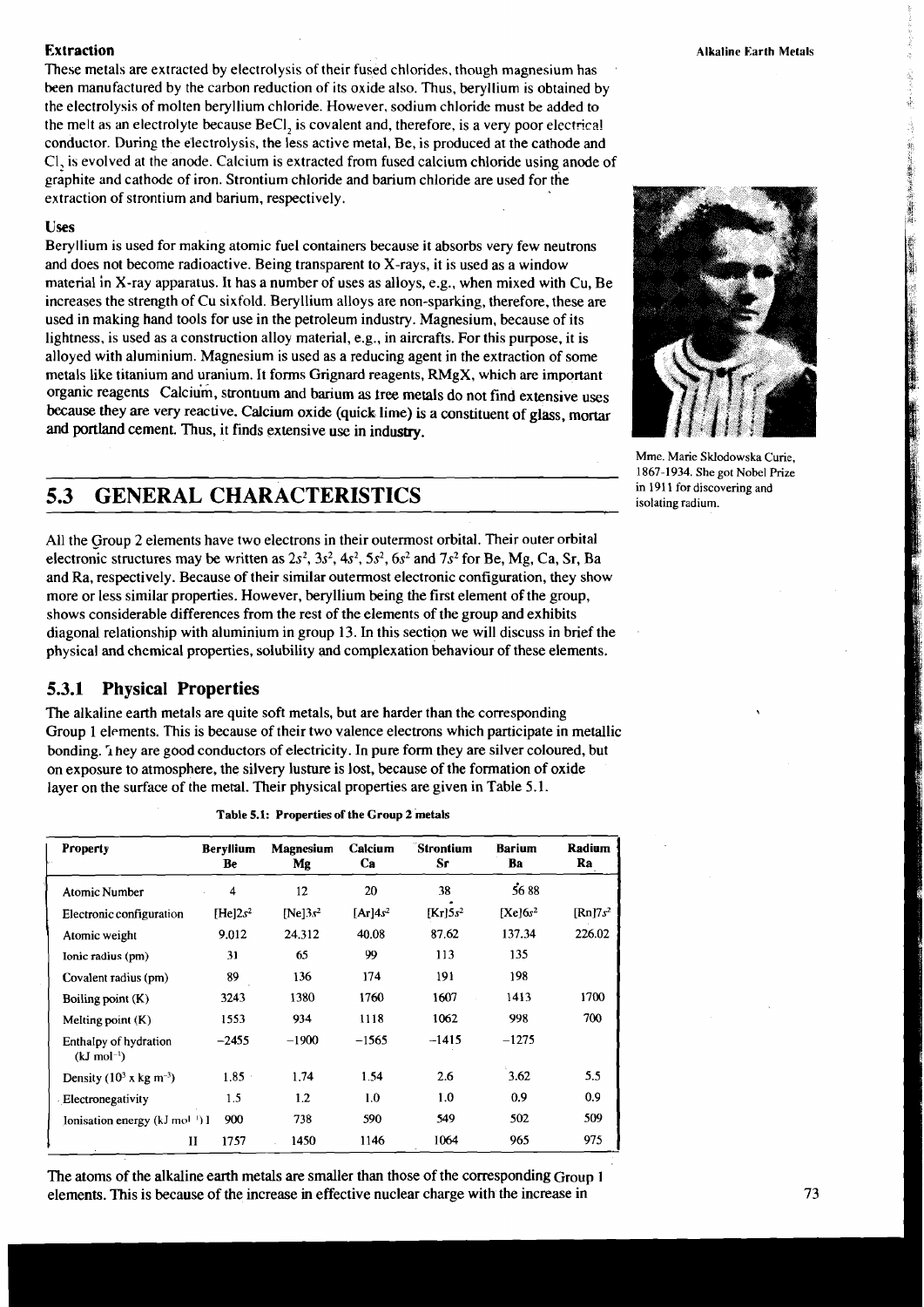**Lower second ionisation energies of the alkaline earth metals as compared to those of alkali metals can be exemplified as below:** 

**Mg**  $\rightarrow$  **Mg<sup>+</sup>** + **e** (Electronic  $(2,8,2)$   $(2,8,1)$  configuraconfigura- $Mg^+ \rightarrow Mg^{++} + e$  **tion of the**<br>(2,8,1) (2,8) metal and **(2.8.1) (2,8) metal and**  stable the ion is<br>
closed given in **closed given in**  brackets.)  $Na \rightarrow Na^+ + e$ (2,8,1) (2,8)<br>Na<sup>+</sup> → Na<sup>++</sup>  $Na^+$   $\rightarrow Na^{++} + e$ <br>(2,8) (2.7)  $(2,7)$ **stable closed shell** 

a state of the state of the state of the state of the state of the state of the state of the state of the state of the state of the state of the state of the state of the state of the state of the state of the state of the

**Periodicity and s-Block atomic number.** Due to increase in effective nuclear charge, valence shell electrons are<br>Elements **Elements** pulled in more firmly by the nucleus, thereby reducing the size of the arc,:;. alniilarly. their ionic radii are also smaller than those of Group 1 elements, because the removal of two orbital electrons increases the effective nuclear charge even further.

> These elements are denser than Group 1 metals because they have two valence electrons per atom for bonding the atoms into a metallic lattice and as a result more mass can be packed into a smaller volume. The density decreases slightly on moving down the group from Be to Ca but increases considerably thereafter up to Ra.

The atomic and ionic radii increase from Be to Ra due to the effect of extra shells of electrons being added. This outweighs the effect of increased nuclear charge.

Group 2 metals have higher melting points when compared to the Group 1 metals. The reason being *+2* charge on the cations in the metallic lattice, causing them to be more strongly attracted to the 'sea of electrons' and making it difficult to pull them apart.

The first ionisation energy (Table 5.1) of alkaline earth metals is more than that of corresponding alkali metals. This is because the alkaline earth metals have higher effective nuclear charge and are smaller in size, thereby the electrons are more tightly held to the nucleus. The second ionisation energy of these elements is almost twice their first ionisation energy. This is because once one electron has been removed, the effective nuclear charge felt by orbital electrons is increased, so that the remaining electrons are more tightly held and hence, much more energy is needed to remove the second electron. However, their second ionisation energy is less than that of the corresponding alkali metals because of stability of a closed shell configuration of the univalent cations that are formed in the latter cases. The ionisation energy of alkaline earth metals also decreases on moving down the group.

The metals of this group (beryllium is an exception) form ionic compounds. This is because the assembly of positive and negative ions into a symmetrical crystal lattice results in the liberation of a large amount of energy. As a result of the exothermic process (refer to **Born Haber Cycle, Unit 3** of **Atoms and Molecules** course), there is the overall formation of ionic compounds.

Electropositive character and the reducing property (tendency to lose electrons) increase on moving down the group.

As the alkaline earth metals may lose electrons quite easily, they form divalent cations which have a noble gas structure with no unpaired electrons. Therefore, their compounds are diamagnetic and colourless, unless the anion is coloured. Ca. Sr and Ba compounds give characteristic flame colourations which are used to identify them  $-$  Ca (brick red flame), Sr (crimson red flame) and Ba (apple green flame).

#### **SAQ 1**

Write answers for the following questions in short in the given space.

a) Why are Group 2 elements smaller in size than their counterparts of Group l?

b) Why are Group 2 metals harder and have higher melting points as compared to the Group 1 metals? ....................................................................... 

# **Solubility, Lattice Energy and Hydration Energy** '

We observe some interesting trends in the solubility of alkaline earth metal compounds. The metal ions are easily hydrated, e.g., MgCl,.6H,O, CaCl,.6H,O, BaCl,.2H,O. The hydration energies of these ions **are** much greater than those of alkali metal ions (Table 5.2), because of their smaller size and increased cationic charge (see Unit 4, Sec. 4.3). The lattice energies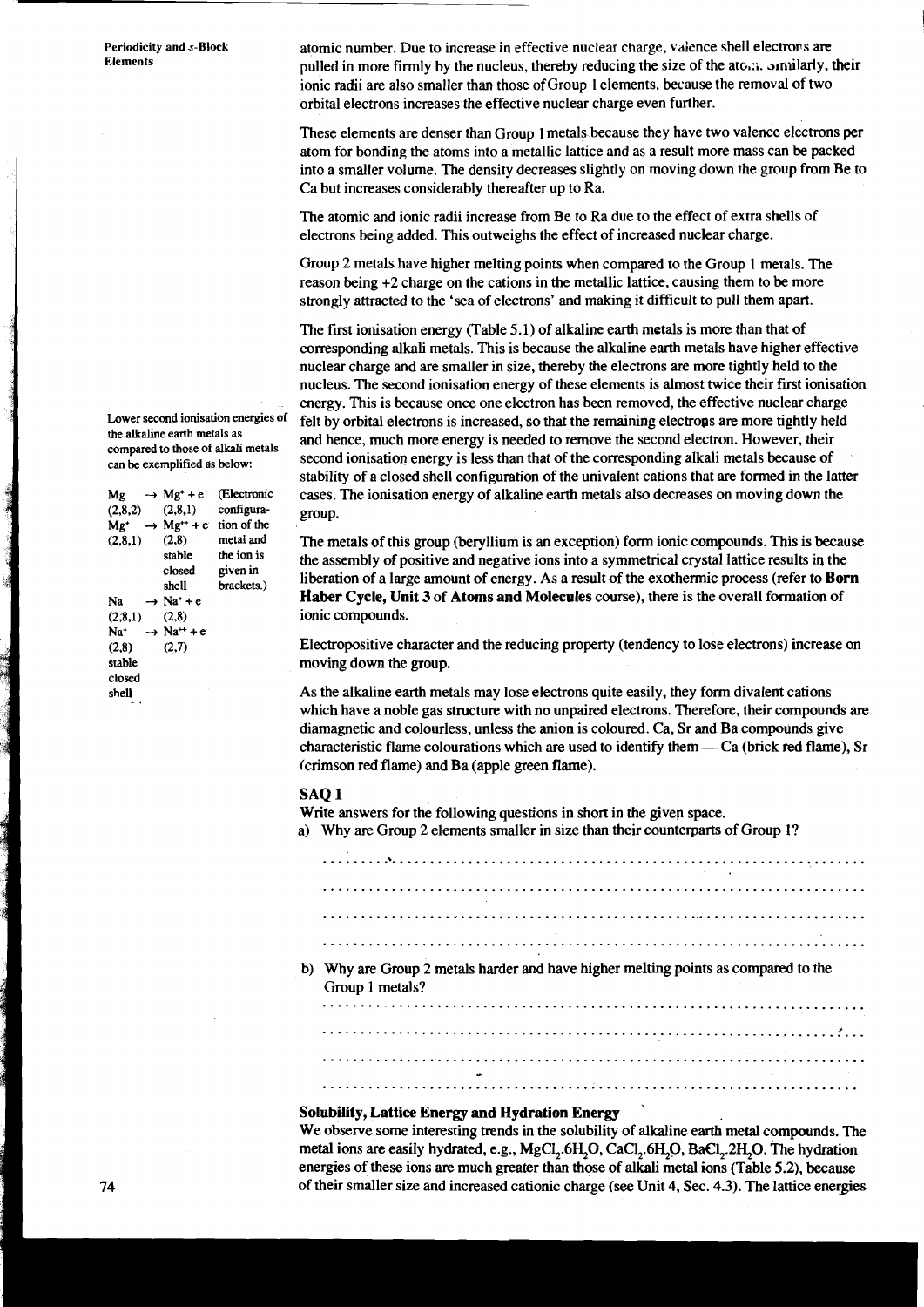(Table **5.2)** of alkaline earth metal salts are also much higher than those of alkali metal salts. Alkaline Earth Metals Hydration and lattice energies decrease with increase in size of metal ions. Decreasing lattice energy favours increased solubility, whilst decreasing hydration energy favours decreased solubility. If on moving down a group the hydration energy decreases more rapidly than the lattice energy, the compound becomes less soluble. This occurs with most of the compounds except for fluorides and hydroxides, for example, solubility of sulphates decreases from BeSO<sub>4</sub> to BaSO<sub>4</sub>. Due to their small ionic radii, Be<sup>2+</sup> and Mg<sup>2+</sup> have high<br>hydration energies. Thereby BeSO<sub>4</sub> and MgSO<sub>4</sub> are soluble in water. CaSO<sub>4</sub> is only slightly if yetation energies. Thereby  $BASO_4$  and  $MgSO_4$  are soluble in water. Casco<sub>4</sub> is only slightly For a substance to dissolve, the soluble in water, whereas SrSO<sub>4</sub> and BaSO<sub>4</sub> are almost insoluble in water. In case of hy fluorides and hydroxides, the lattice energy decreases more rapidly than their hydration energy. This causes a reverse trend, i.e., the fluorides and hydroxides increase in solubility on moving down the group.

**5.2: Enthalpies of hydration,**  $\Delta H_{\text{hyd}}$ **, of alkaline earth metal ions,**  $M^{2+}$  **and lattice energies,**  $\Delta H_{\text{low}}$ of their oxides, carbonates, fluorides and iodides in **kJ** mol-1

|          | $\Delta H_{\mathit{hyd}}$ |         | $\Delta H_{\rm int}$ |         |           |
|----------|---------------------------|---------|----------------------|---------|-----------|
|          | $M^{2+}$                  | MO      | MCO.                 | MF.     | <b>MI</b> |
| Be       | $-2494$                   |         |                      | ---     |           |
| Mg       | $-1921$                   | $-3923$ | $-3178$              | $-2906$ | $-2292$   |
| · Ca     | $-1577$                   | $-3517$ | $-2986$              | $-2610$ | $-2058$   |
| Sr       | $-1443$                   | $-3312$ | $-2718$              | $-2459$ |           |
| Ba<br>i. | $-1305$                   | $-3120$ | $-2614$              | $-2367$ |           |

#### SAQ 2

On the basis of the data given in Table 5.2 predict the solubility behaviour of alkaline earth carbonates. Answer in about 60 words.

### **5.3.2 Chemical Properties**

You studied in the earlier sections about some of the physical properties ofGroup 2 elements. Let us now see how they behave chemically.

A few of the chemical reactions shown by alkaline earth metals are given in Table 5.3. These metals are less reactive than alkali metals as they are less electropositive than the latter. However, the reactivity increases with increasing atomic number down the group.

Table 5.3: Reactions of the Group 2 metals

| All burn if heated. Some MO <sub>2</sub> formed.<br>The sulphides are insoluble, but hydrolyse if heated in<br>water. |
|-----------------------------------------------------------------------------------------------------------------------|
| Be does not react even at red heat; Mg reacts with steam<br>only; others react with water at room temperature.        |
| Be only slowly; others more quickly.                                                                                  |
| Not with Be. With others at high temperatures only. With<br>Mg under pressure.<br>$X =$ halogen.                      |
| No polyhalides are formed.                                                                                            |
| At red heat. Stability: $Be > Mg > Ca$ (hydrolyse to NH <sub>3</sub> ).                                               |
| In liquid ammonia, Ca, Sr, Ba give blue solution because<br>of solvated electrons (Unit 4, Section 4.4).              |
| Not with other alkaline carth metals.                                                                                 |
| At high temperatures Be forms Be <sub>2</sub> C. Ionic compounds.                                                     |
|                                                                                                                       |

All the metals liberate hydrogen from acids, although beryllium reacts slowly. Beryllium also liberates hydrogen when treated with sodium hydroxide solution. The reaction can **be given as:** 75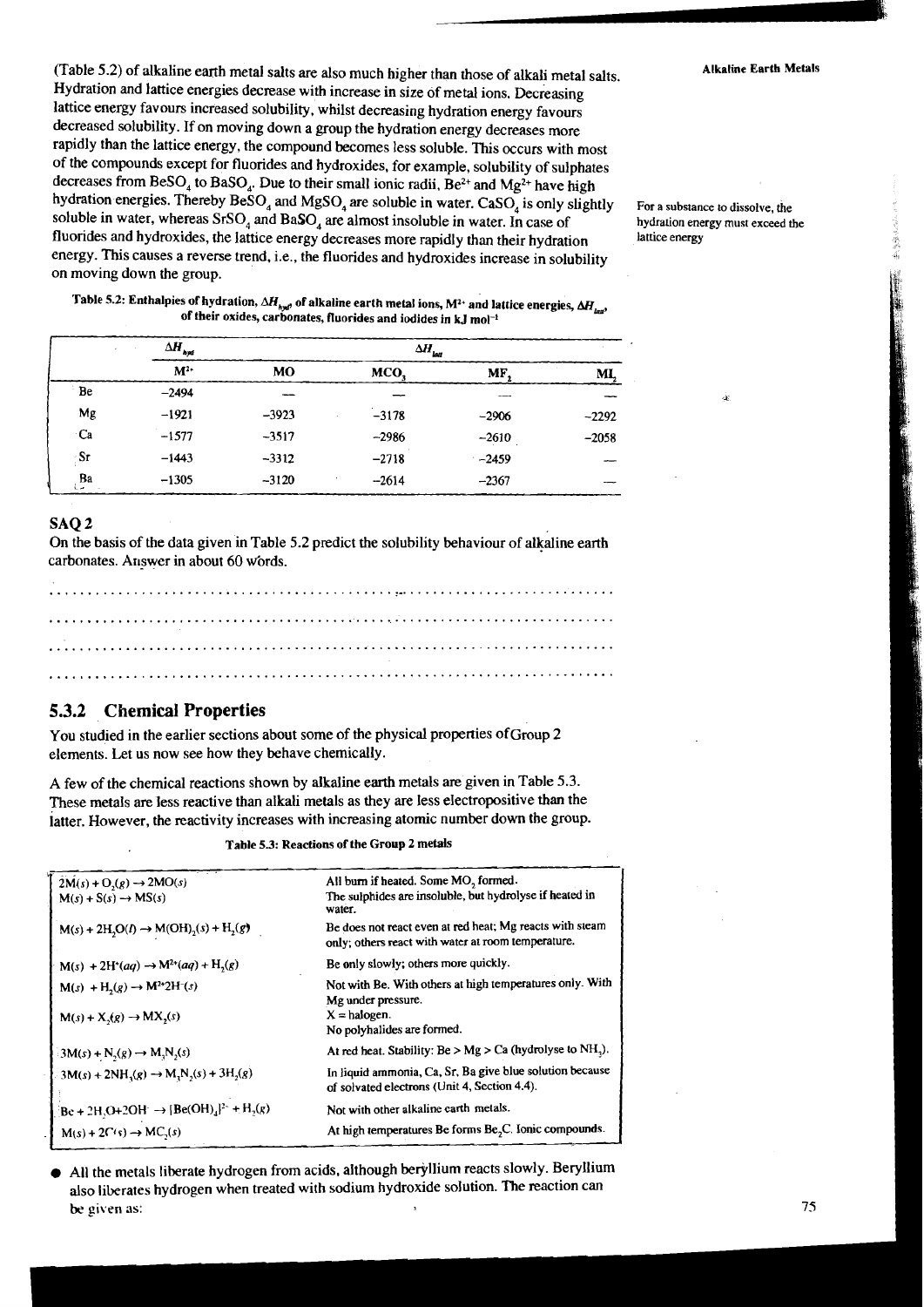### Periodicity and s-Block  $Be + 2H_2O + 2OH^ \longrightarrow$   $[Be(OH)_4]^{2-} + H_2(g)$

This explains the anomalous behaviour of beryllium, in having amphoteric properties. All the alkaline earth metals burn in oxygen to form oxides, MO. The oxides are also formed by thermal decomposition of MCO<sub>3</sub>, M(OH)<sub>2</sub>, M(NO<sub>3</sub>)<sub>2</sub>, and MSO<sub>3</sub>. Beryllium oxide is covalent and all other oxides are ionic in nature. Be0 has wunzite (hexagonal ZnS) structure (Fig. 5.1) each ion has four nearest neighbours distributed tetrahedrally around it. Others have sodium chloride type of structure, i.e., each metal ion,  $M^{2*}$ , is surrounded by six  $O^{2-}$  ions and each  $O^{2-}$  is surrounded by six metal ions (Fig. 5.2). CaO is prepared on a large scale by heating calcium carbonate in lime kilns and is used in the manufacture of sodium carbonate, calcium carbide, bleaching powder, glass and cement.



Fig. 5.1 : Wurtzite **(ZnS)** structure **Fig. 5.2: Rock** salt **(NaCI)** structure

- Barium peroxide, BaO,, is formed by passing air over heated BaO, at **-800K,** strontium peroxide, SrO,, is obtained in a similar way at high temperature and pressure. Calcium peroxide, CaO,, is obtained as a hydrate by treating Ca(OH), with hydrogen peroxide, H,O,, and then dehydrating the product. Magnesium peroxide, MgO,, is obtained only in the crude form by using hydrogen peroxide, but no peroxide of beryllium is known. These peroxides are ionic solids having  $(O-O)^{2}$  ion and can be considered as salts of very weak acid,  $H_1O_2$ . The peroxides on treatment with dilute acids form  $H_1O_2$ .
- Alkaline earth metals react with water less readily than alkali metals to give hydrogen and metal hydroxides. Beryllium does not react with water or steam even at red heat. Magnesium reacts with hot water and Ca, Sr and Ba react with cold water to form the corresponding hydroxides. Beryllium hydroxide, Be(OH)<sub>2</sub>, is amphoteric; the basic strength increases in the order Mg to Ba. Aqueous solutions of calcium and barium hydroxides are known as lime water and baryta water, respectively. Ca(OH), reacts with  $CO<sub>2</sub>$  to form first an insoluble CaCO<sub>3</sub> which further reacts with CO<sub>2</sub> to give soluble bicarbonate.

$$
Ca(OH)2 + CO2 \xrightarrow{\text{(insoluble)}} CaCO3 \downarrow + H2O
$$
  
\n(insoluble  
white opt.)  
\n
$$
CaCO3 + CO2 + H2O \xrightarrow{\text{(insoluble)}} Ca(HCO3)2
$$
  
\n(soluble)

Calcium and barium bicarbonates are stable only in solution and decompose on removal of water to give carbonates. This property of bicarbonates is the reason for **stalactite** and **stalagmite** formation (Fig. **5.3).** 

Metal halides, **MX,,** are obtained by direct combination with halogens as well as by the action of halogen acids on metals. Beryllium halides are covalent and other metal halides are ionic. Beryllium halides are hygroscopic and fume in air due to hydrolysis. They sublime and do not conduct electricity. Anhydrous beryllium halides are polymeric. Beryllium chloride vapours contain BeCI, and (BeCl,),, but the solid is polymerised and can be represented as  $(BeCl<sub>2</sub>)<sub>n</sub>$  (Fig. 5.4).

Stalactite: The downward growth of CaCO, formed on the roof of a cave by the trickling of water containing calcium compounds.

Stalagmite: The upward growth from the floor of a cave; of the same nature and origin as a stalactite.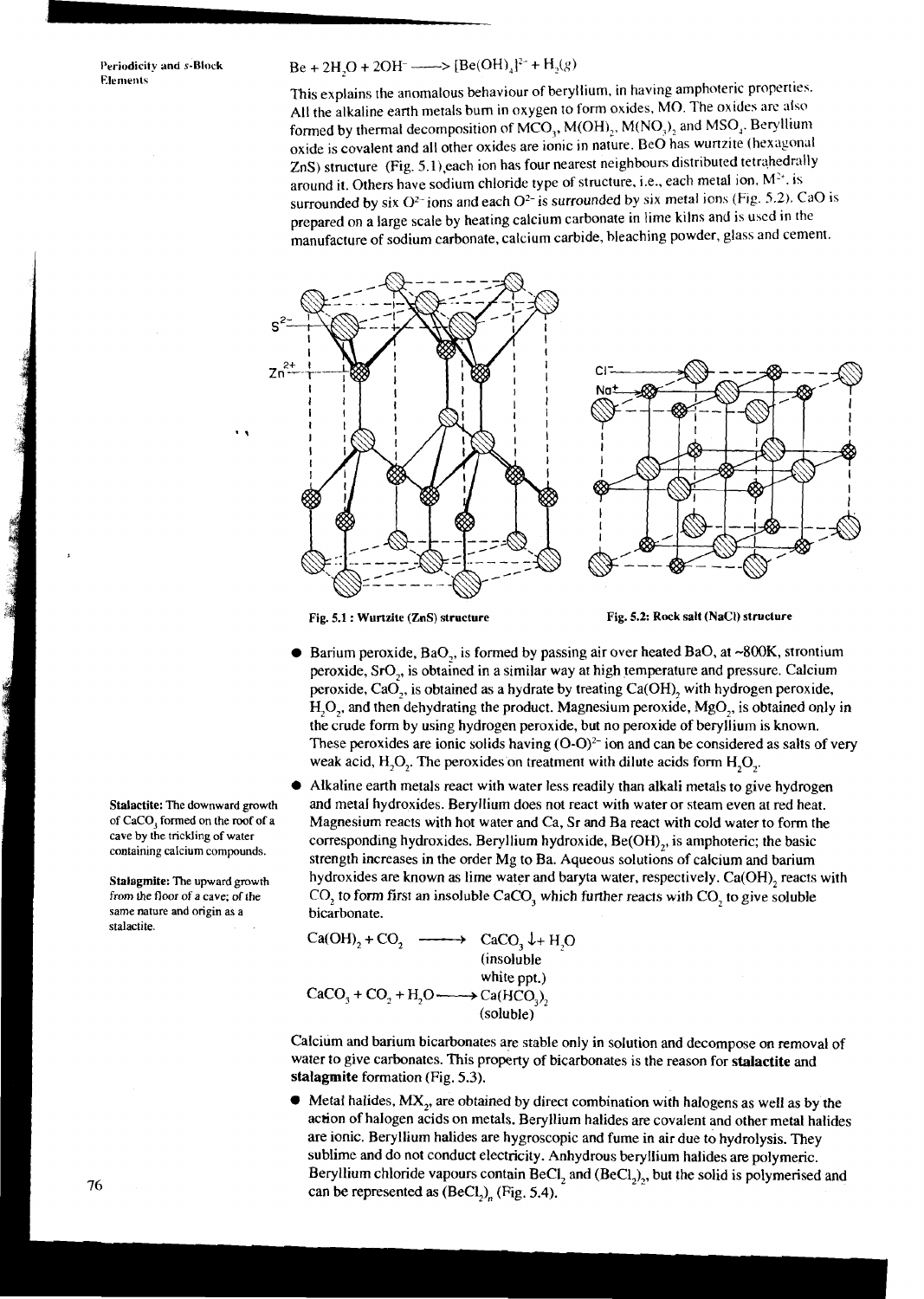

Sublimation is the conversion of a solid directly into vapour and subsequent condensation back to the solid. It occurs for a substance when at a particular pressure, its b.p. is lower than its m.p.

**Fig. 5.3: The growth of stalactites and stalagmites (Cheddar Cave)** 



**Fig. 5.4: Beryllium chloride. (a) monomer (b) dimer and (c) polymer** 

The halides are hygroscopic and form hydrates. CaCI, is a well known drying agent and anhydrous MgCI, is important in the electrolytic extraction of Mg.

 $\bullet$  All the Group 2 elements except beryllium form hydrides, MH<sub>2</sub>, by direct combination with hydrogen. Beryllium hydride can be formed by reducing beryllium chloride with lithium aluminium hydride, LiAlH,. All these hydrides are reducing agents which react with water and liberate hydrogen. Calcium, strontium and barium hydrides are ionic and contain the hydride ion, H-. Beryllium and magnesium hydrides are covalent and polymeric, (BeH,)<sub>n</sub> has an interesting structure. The polymeric solid contains hydrogen bridges between beryllium atoms, (Fig. 5.5).



**Fig. 5.5** : **Beryllium hydride polymer** 

Each beryllium atom is bonded to four hydrogen atoms and each hydrogen atoms forms two bonds as it is bridging two Be atoms. Since Be has two valence electrons and H only one, it is apparent that there are not enough electrons to form the usual electron pair bonds in which two electrons are shared between two atoms. Instead of this, three-centre bonds are formed in which a 'banana-shaped' molecular orbital covers three atoms Be...H...Be, and contains two electrons. The monomeric molecule BeH,, if formed with normal bonds, would have only four electrons in the outer shell of the beryllium atom and would be electron deficient.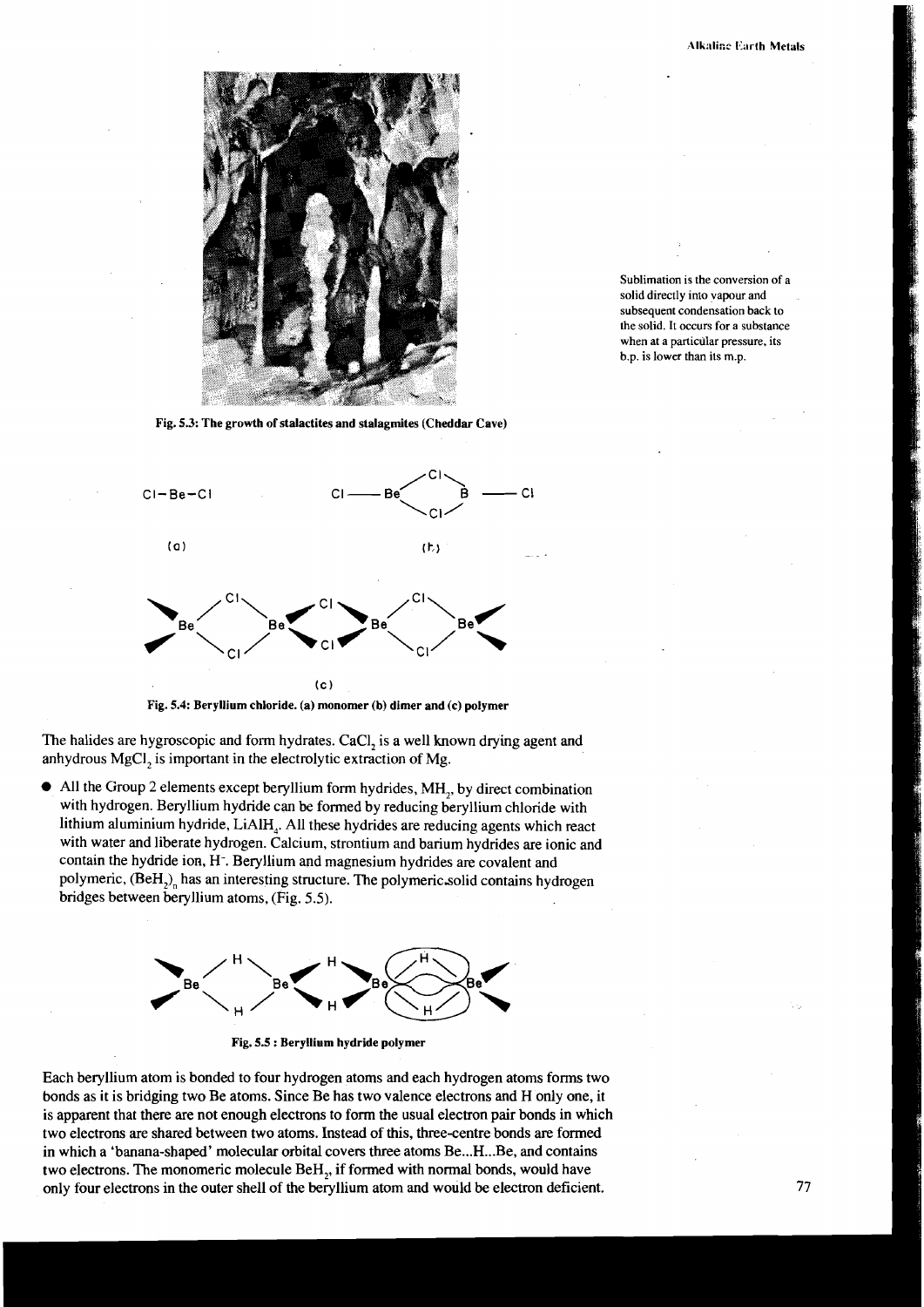Periodicity and s-Block Elements

The carbides are named depending upon the hydrocarbon they liberate on reaction with water. If it liberates acetylene. it will be named acetylide, and if methane is liberated, it will be called as 'methanide'. etc.

THE RESIDENCE OF THE LANDS

and the company of the company of the company of the company of the company of the company of the company of t

 $CaC_1 + 2H_2O \rightarrow Ca(OH)$ , + C<sub>2</sub>H<sub>2</sub> acetylene

 $Be, C + 4H, O \rightarrow 2Be(OH), + CH$ merhane

 $Mg, C, +4H, O \rightarrow 2Mg(OH), +$  $CH - C = CH$  This would make the molecule very unstable; that is why BeH, exists as a polymer. This is an example of a cluster compound in which each atom shares its electrons with several neighbours and receives a share in their electrons to acquire-a stabie configuration.

- All the metals in the Mg-Ba series or their oxides react directly with carbon to give the carbides (acetylides). MC,. These carbides are ionic in nature and have a NaCl type of structure (Fig. 5.2) with  $\overline{M}^{2+}$  replacing Na<sup>+</sup> and C=C<sup>2-</sup> replacing Cl<sup>-</sup>. Beryllium forms methanide, Be,C, with carbon and acetylide, BeC,, with acetylene. Magnesium on heating with carbon forms  $Mg_{2}C_{1}$  also, which is an allylide since with water it liberates allylene (methylacetylene).
- The alkaline earth metals burn in nitrogen and form nitrides,  $M<sub>x</sub>N<sub>y</sub>$ . It requires a lot of energy to convert the stable N, molecule into nitride ion,  $N^3$ , and this is recovered from the very high lattice energies df the alkaline earth metal nitrides. The beryllium compound is rather volatile while others are not. They are all colourless crystalline solids which decompose on heating and react with water to liberate ammonia and form either the metal oxide or hydroxide, e.g.,

$$
3Mg(s) + N_2(g) \longrightarrow Mg_3^{2+}N_2^{3-}(s)
$$
  

$$
Mg_3^{2+}N_2^{3-}(s) + 6H_2O(l) \longrightarrow 3Mg^{2+}(OH^-)_2(s) + 2NH_3(g)
$$

### allyiene **Thermal Stability of Oxysalts**

All the Group 2 elements form oxysalts. The thermal stability of the oxysalts increases with<br>the increase in electropositivity of the metals. Thus, it increases down the group. The therma<br>stabilities of the salts of Group the increase in electropositivity of the metals. Thus, it increases down the group. The thermal stabilities of the salts of Group 2 are less than those of the Group 1 metals. The carbonates of alkaline earth metals are stable at room temperature. On heating, they decompose into the corresponding oxides and carbon dioxide:

$$
MCO_1 \longrightarrow MO + CO_2
$$

The temperature at which the carbonates decompose are given as:

BeCO, < 400K ; MgCO,. XOOK ; CaCO,. 1200K ; SrCO,, 1550K; BaCO,, 1650K

The sulphates are more stable than the carbonates. On heating, they decompose into oxides and sulphur trioxide.

 $MSO<sub>1</sub> \longrightarrow MO + SO<sub>2</sub>$ 

The order of decomposition temperature of the sulphates is:

BeSO,, 850K ; MgSO,, 1 150K; CaSO,, 1400K ; SrSO,, 1650K.

Alkali metal nitrates decompose into nitrites on heating whereas alkaline earth metal nitrates decompose on heating to metal oxide, nitrogen dioxide and oxygen, e.g.,

 $2Ca(NO<sub>3</sub>)<sub>2</sub> \longrightarrow 2CaO + 4NO<sub>2</sub> + O<sub>2</sub>$ 

#### **SAQ 3**

Explain in brief why is the hydride bridge in  $(BeH<sub>2</sub>)<sub>n</sub>$  considered to be electron deficient but not the halide bridge in  $(BeCl<sub>2</sub>)$ .

### **5.3.3. Complexation Behaviour**

Let us discuss another interesting property of these elements. i.e., their complexation behaviour. Complex formation is favoured by small, highly charged cations with suitable empty orbitals of approximately the right energy with which the ligand orbitals can combine (see Unit 4. Section 4.6).

Alkaline earth metals form more complexes as compared to alkali metals. ,The tendency to form complexes (mostly with  $\overline{O} \& N$  donors) decreases with increasing atomic number. Thus, of the heavier ions only  $Ca^{2+}$  forms a complex with ethanol. Beryllium having the smallest ion in the group tends to form complexes most readily. It mostly forms complexes with tetrahedral arrangement because of the available orbitals as shown below: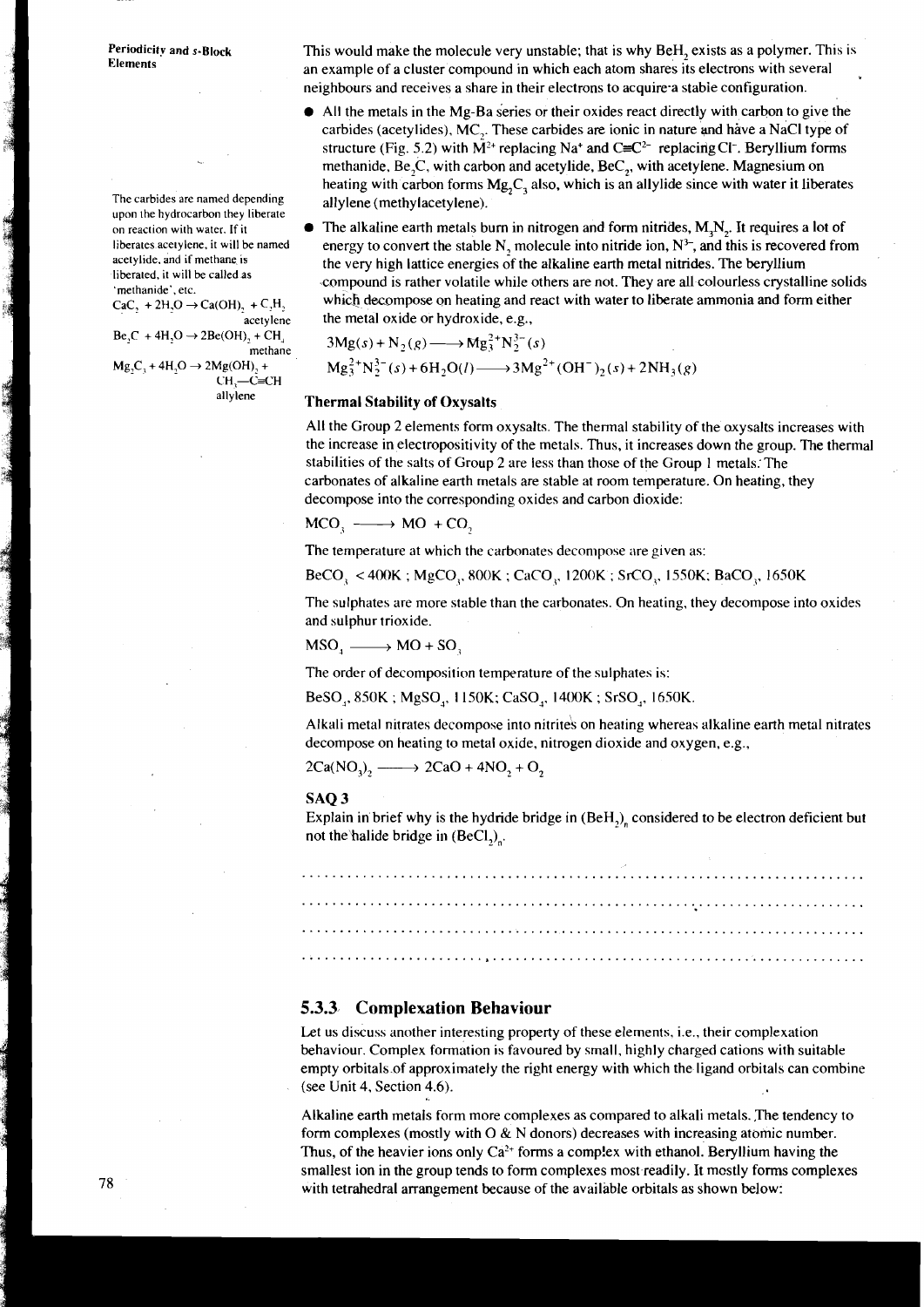

No unpaired electrons so no form two covalent bonds

an electron pair into an *sp*<sup>3</sup> hybridisation empty orbital forming a coordinate bond

The well known tetrafluoroberyllates have a tetrahedral structure as shown in Fig. 5.6.  $\Gamma$  **F**  $\Gamma$   $\Gamma$   $\Gamma$ 

 $2 \begin{bmatrix} \downarrow & \downarrow \\ \downarrow & \downarrow & \downarrow \end{bmatrix}$ 

Fig. 5.6: Tetrafluoroberyllate complex ion. [BeF<sub>4</sub>]<sup>2-</sup>.

The arrows in the above figure indicate that two F<sup>-</sup> ions form 'coordinate' bonds with BeF<sub>,</sub>. However, once these are formed, all the Be-F bonds tend to become similar.

Beryllium forms white crystalline molecular oxide-carboxylates, of which **basic beryllium**<br>
acetate, viz.,  $[OBe_4(CH_3COO)_6]$  is typical and important for the purification of Be because<br>
of its volatility and solubility in o of its volatility and solubility in organic solvents. Beryllium forms a number of chelates also with ligands like oxalates,  $[Be(C, O_4),]^{2-}$  (Fig. 5.7), and  $\beta$  - diketonate anions. binding sites.



**Fig. 5.7: Beryllium oxalate complex ion, [Be(C,O,),I2-** 

In the hydrated salts, e.g.,  $BeCO<sub>3</sub>$ .4H<sub>2</sub>O and  $BeSO<sub>4</sub>$ .4H<sub>2</sub>O, beryllium ions exist in the form,  $[Be(H, O)<sub>A</sub>]^{2+}$ , where they show a coordination number of four.

Magnesium is known to form a very important complex occurring in nature, viz., chlorophyll; a green pigment of the plants which produces sugars for the plant in presence of sunlight, CO, and H,O in a process called photosynthesis.

$$
6CO_2 + 6H_2O \xrightarrow{\text{Chlorophyll}} C_6H_{12}O_6 + 6O_2
$$
  
Glucose

Magnesium, in chlorophyll, is coordinated by four nitrogen atoms in the heterocyclic porphyrin ring system (Fig. 5.8).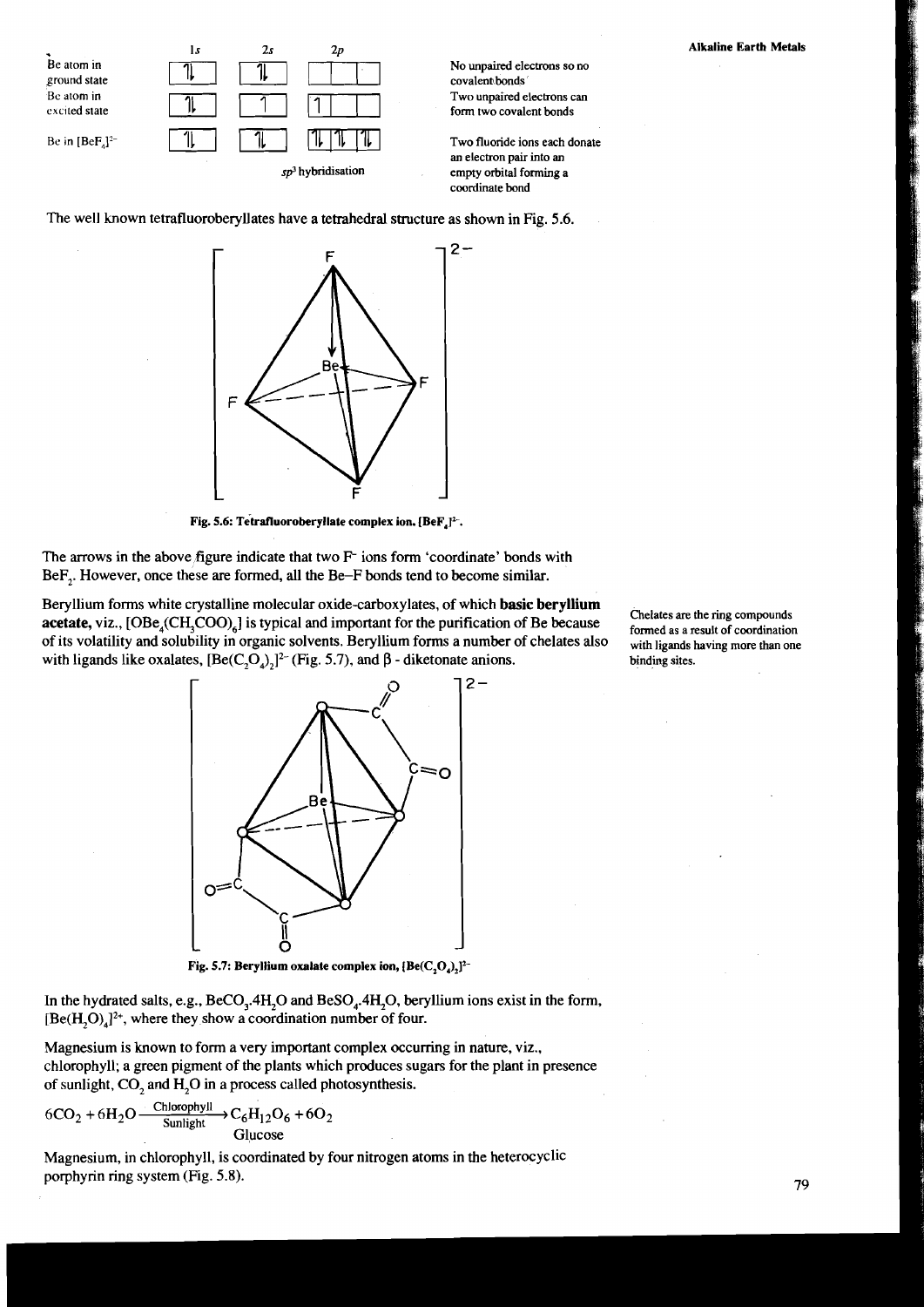a a familian a company



**Fig. 5.8: Skeleton of chlorophyll molecule** 

When water does not form lather **The rest of the elements from calcium to barium form complexes only with strong** with strong with soap, it is called as hard water. complexation agents such as accatulacetonal athylanediami **with it is as hard water.** complexation agents such as acety lacetone, ethylenediaminetetraacetic acid (EDTA), etc. In presence of heavy metal cations **fact**, titrations are performed using EDTA in buffer solutions to estimate the amounts of  $Ca^{2+}$  like  $Ca^{2+}$ ,  $Mg^{2+}$  and  $Fe^{2+}$  etc. and  $Mg^{2+}$  present in water, to determine the ha and Mg<sup>2+</sup> present in water, to determine the hardness of water.

#### SAQ 4

Why do alkaline earth metals form more complexes as compared to the alkali metals? Give only two reasons.

### **5.4 ANOMALOUS NATURE OF BERYLLIUM**

Beryllium, the first member of the group, appears to be quite different from the other members, in the same way as lithium differs from the other alkali metals and for the same reasons as discussed for lithium in the previous unit. Beryllium differs more from magnesium than lithium does from sodium, in fact, the anomalous nature of the first member of s- and p-block groups becomes more pronounced towards the middle of the table. Also beryllium shows a diagonal resemblance to aluminium in the same way as lithium does to magnesium. Also the properties in which beryllium differs from magnesium. it shares with aluminium in general. Let us now consider all the factors one by one.

- a) The cohesive properties of beryllium are much greater than those of magnesium and other elements in the group. As a result it is much harder and has higher melting and boiling points.
- b) It has smaller atomic radii, higher electron affinity and higher ionisation energy.
- c) Its higher polarising power leads to all its compounds being largely covalent, with lower melting and boiling points and enthalpies of formation (e.g., BeF,, m.p. 1073K, for rest of the group about 1573K). All the compounds of Be are more soluble in organic solvents than the corresponding magnesium compounds. They hydrolyse in water, and in this respect they rather resemble aluminium.

### **5.5 SUMMARY**

Let us now summarise the main points that we have discussed in this unit.

 $\bullet$  The general properties of the Group 2 elements are similar due to the similarity in the outer shell electronic configuration, i.e., **ns2.** 

**Hardness of water is due to the**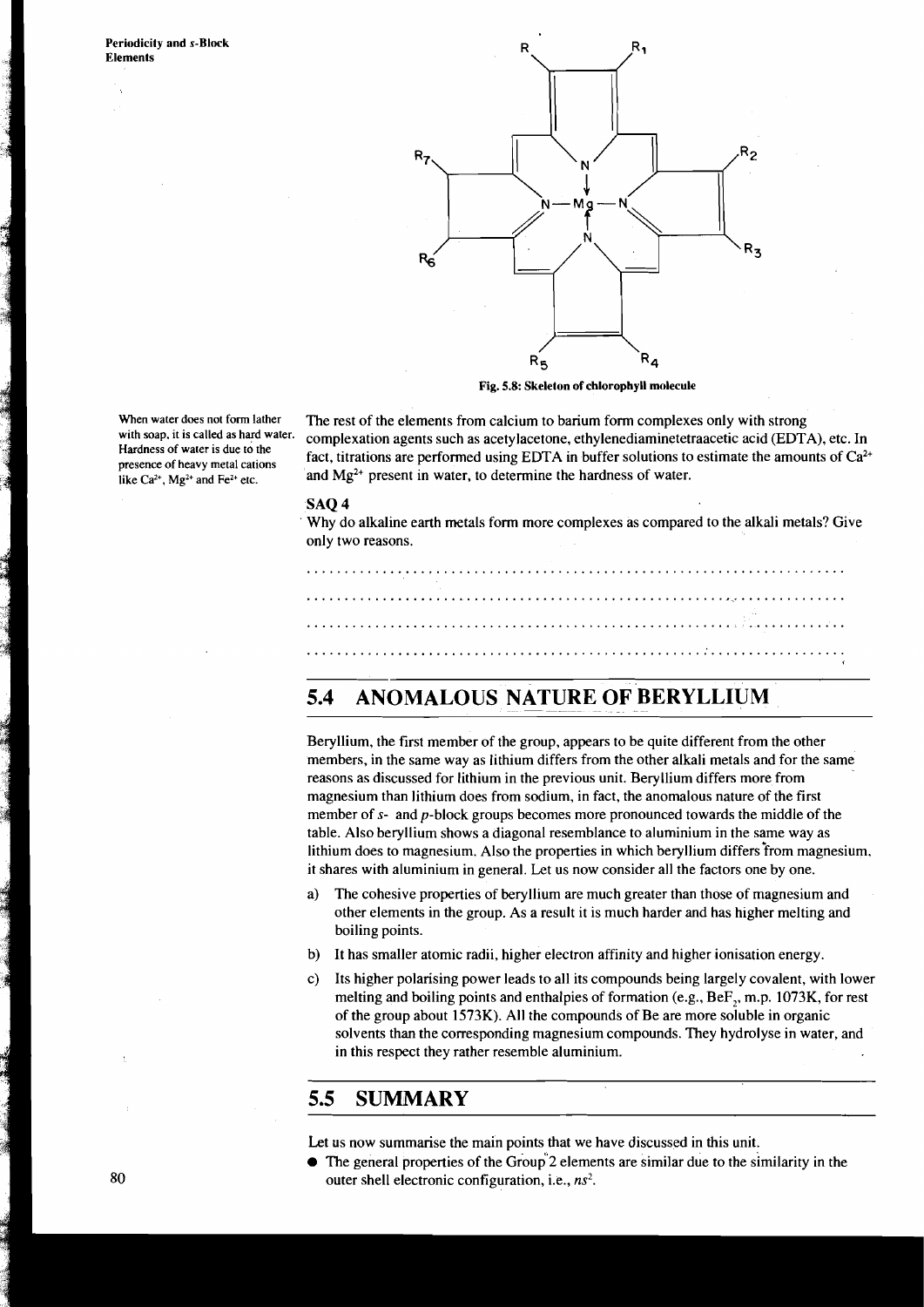- Like Group 1 elements, Group 2 elements also follow the group trends, i.e., increasing atomic size, density, electropositivity, reactivity. reducing power, hardness and conductivity. Their ionisation energy decreases down the group.
- The Group 2 metals are harder, have higher melting and boiling points, form hydroxides which are weaker alkalies and form carbonates which are less stable than those of corresponding Group 1 elements.
- The complexation behaviour in the group is mainly restricted to beryllium and very few complexes of the rest of the elements are known.
- Beryllium being the first number of the group exhibits anomalous properties and shows diagonal relationship with aluminium.

### **a5.6 TERMINAL QUESTIONS**

- 1 The first ionisation energy of beryllium is greater than that of lithium. but the position is reversed in the case of second ionisation energy. Why?
- 2 Why beryllium forms covalent compounds?
- **3** Describe the difference in the nature of bonding of BeH, and CaH,.
- 4 What are the usual coordination numbers for  $Be^{2+}$  and  $Mg^{2+}$ ? What is the reason for the difference?
- **5** Why do halidesand hydrides of beryllium polymerise?
- 6 Which is more stable to heat, beryllium carbonate or barium carbonate, and why?

#### $5.7$ **ANSWERS**

#### **Self Assessment Questions**

- 1 **a)** Since the effective nuclear charge felt by the outcr electrons in the atoms of Group 2 elements is comparatively higher, these elements are smaller in size than their counterparts of Group 1.
	- b) since Group 2 elements have two valence electrons, they have stronger metallic bonding and show higher cohesive properties than their Group 1 neighbours. Thus they are harder and have higher melting points as compared to the Group 1 elements.
- 2 If you subtract the lattice energies from the hydration energies of MCO<sub>2</sub>, you will find the difference increasing from Mg to Ca, decreasing from Ca to Sr and again increasing from Sr to Ba showing a decrease in solubility from Mg to Ca, an increase from Ca to Sr and a decrease again from Sr to Ba. The maximum solubility is shown by MgCO,.
- 3 The hydrogen bridge in  $(BeH<sub>2</sub>)$ , is held together by one electron pair only and is electron deficient in the sense that there is less than one electron pair for each pair of bonded atoms. But in  $(BeCl<sub>2</sub>)<sub>n</sub>$ , each pair of bonded pair of atoms has the normal electron pair and so, its bridge is not electron deficient.
- 4 As compared to the alkali metals, the alkaline earth metali form more complexes because they are smaller in size and have higher cationic charge.

#### **Terminal Questions**

- 1 Because of its smaller atomic size and higher effective nuclear charge, the first ionisation energy of Be is higher than that of Li. But the second ionisation energy of Be is smaller than that of Li because of the stability of a closed shell configuration of Li+.
- 2 According to Fajan's rule, sm:.ll size and high charge density favours covalency and therefore, Be has a strong tendency for covalency.
- 3 According to Fajan's rule, calcium forms ionic hydride while beryllium forms covalent hydride.
- 4 The usual coordination numbers for Be<sup>2+</sup> and Mg<sup>2+</sup> are 4 and 6, respectively. The difference is due to the very small size of  $Be^{2+}$  and non-availability of d orbitals in it.
- 5 The monomeric molecules BeH, and BeCl, formed with normal bonds will result in only four electrons in the outer shell of the beryllium atom making it electron deficient. By polymerising, each atom shares its electrons with several neighbours and receives a